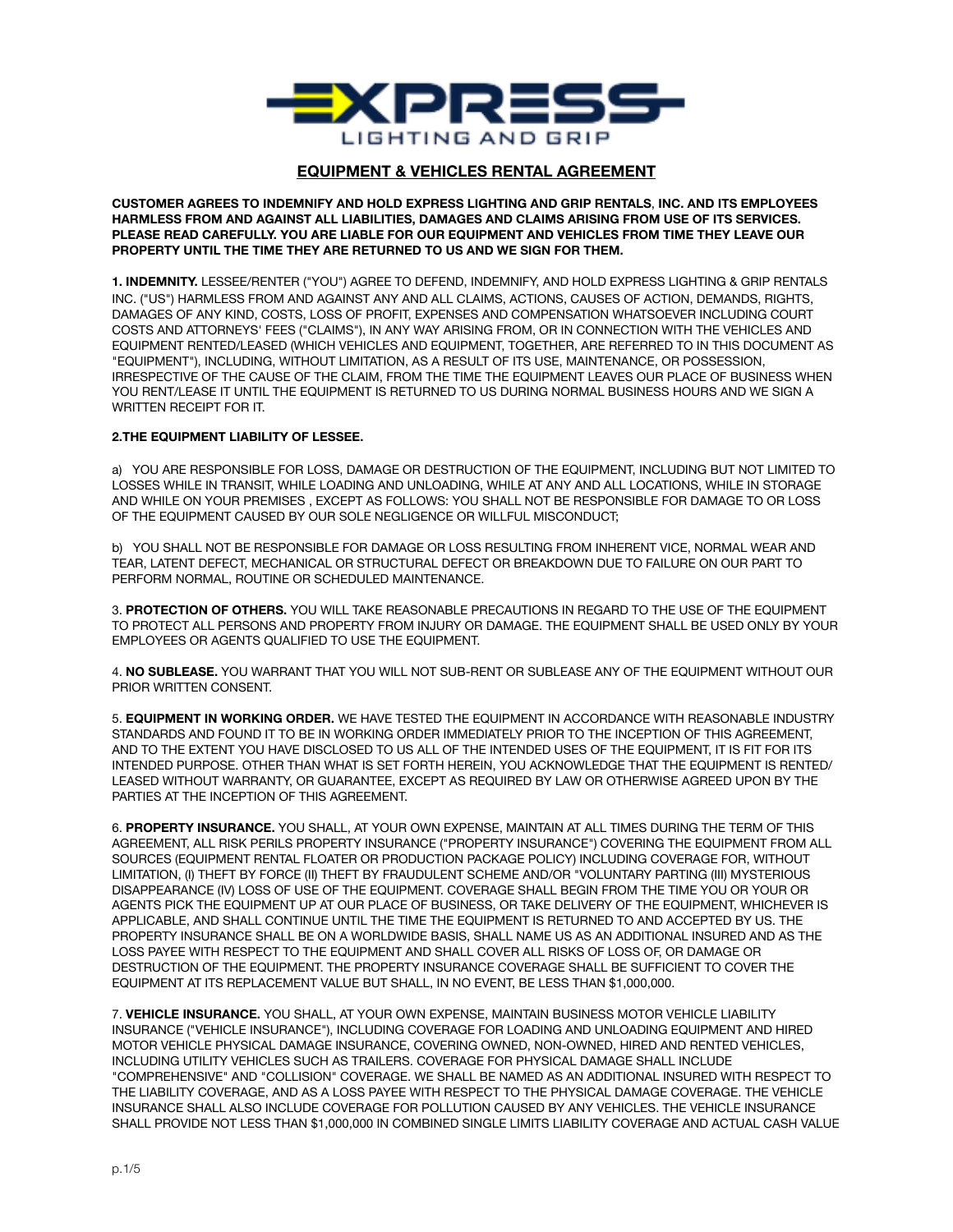

FOR PHYSICAL DAMAGE AND SHALL PROVIDE THAT SAID INSURANCE IS PRIMARY COVERAGE WITH RESPECT TO ALL INSURED, THE LIMITS OF WHICH MUST BE EXHAUSTED BEFORE ANY OBLIGATION ARISES UNDER OUR INSURANCE.

8. **WORKERS COMPENSATION INSURANCE.** YOU SHALL, AT YOUR OWN EXPENSE, MAINTAIN WORKER'S COMPENSATION/ EMPLOYER'S LIABILITY INSURANCE DURING THE COURSE OF THE EQUIPMENT RENTAL WITH MINIMUM LIMITS OF \$1,000,000.

9. **LIABILITY INSURANCE.** YOU SHALL, AT YOUR OWN EXPENSE, MAINTAIN COMMERCIAL GENERAL LIABILITY INSURANCE ("LIABILITY INSURANCE"), INCLUDING COVERAGE FOR THE OPERATIONS OF INDEPENDENT CONTRACTORS AND STANDARD CONTRACTUAL LIABILITY COVERAGE. THE LIABILITY INSURANCE SHALL NAME US AS AN ADDITIONAL INSURED AND PROVIDE THAT SAID INSURANCE IS PRIMARY COVERAGE WITH RESPECT TO ALL INSURED, THE LIMITS OF WHICH MUST BE EXHAUSTED BEFORE ANY OBLIGATION ARISES UNDER OUR INSURANCE. SUCH INSURANCE SHALL REMAIN IN EFFECT DURING THE COURSE OF THIS AGREEMENT, AND SHALL INCLUDE, WITHOUT LIMITATION, THE FOLLOWING COVERAGES: STANDARD CONTRACTUAL LIABILITY, PERSONAL INJURY LIABILITY, COMPLETED OPERATIONS, AND PRODUCT LIABILITY. THE LIABILITY INSURANCE SHALL PROVIDE GENERAL LIABILITY AGGREGATE LIMITS OF NOT LESS THAN \$2,000,0000 (INCLUDING THE COVERAGE SPECIFIED ABOVE) AND NOT LESS THAN \$1,000,000 PER OCCURRENCE.

10. **INSURANCE GENERALLY.** ALL INSURANCE MAINTAINED BY YOU PURSUANT TO THE FOREGOING PROVISIONS SHALL CONTAIN A WAIVER OF SUBROGATION RIGHTS IN RESPECT OF ANY LIABILITY IMPOSED BY THIS AGREEMENT ON YOU AS AGAINST US. YOU SHALL HOLD US HARMLESS FROM AND SHALL BEAR THE EXPENSE OF ANY APPLICABLE DEDUCTIBLE AMOUNTS AND SELF INSURED RETENTIONS PROVIDED FOR BY ANY OF THE INSURANCE POLICIES REQUIRED TO BE MAINTAINED UNDER THIS AGREEMENT. IN THE EVENT OF LOSS, YOU SHALL PROMPTLY PAY AMOUNT OF THE DEDUCTIBLE AMOUNT OR SELF-INSURED RETENTION OR THE APPLICABLE PORTION THEREOF TO US OR THE INSURANCE CARRIER, AS APPLICABLE. NOTWITHSTANDING ANYTHING TO THE CONTRARY CONTAINED IN THIS AGREEMENT. THE FACT THAT A LOSS MAY NOT BE COVERED BY INSURANCE PROVIDED BY YOU UNDER THIS AGREEMENT OR, IF COVERED, IS SUBJECT TO DEDUCTIBLES, RETENTIONS, CONDITIONS OR LIMITATIONS SHALL NOT AFFECT YOUR LIABILITY FOR ANY LOSS. SHOULD YOU FAIL TO PROCURE OR PAY THE COST OF MAINTAINING IN FORCE THE INSURANCE SPECIFIED HEREIN, OR TO PROVIDE US UPON REQUEST WITH SATISFACTORY EVIDENCE OF THE INSURANCE, WE MAY, BUT SHALL NOT BE OBLIGED TO, PROCURE THE INSURANCE AND YOU SHALL REIMBURSE US ON DEMAND FOR ITS COSTS. LAPSE OR CANCELLATION OF THE REQUIRED INSURANCE SHALL BE DEEMED TO BE AN IMMEDIATE AND AUTOMATIC DEFAULT OF THIS AGREEMENT. THE GRANT BY YOU OF A SUBLEASE OF THE EQUIPMENT RENTED/LEASED SHALL NOT AFFECT YOUR OBLIGATION TO PROCURE INSURANCE ON OUR BEHALF, OR OTHERWISE AFFECT YOUR OBLIGATIONS UNDER THIS AGREEMENT.

11. **CANCELLATION OF INSURANCE.** YOU AND YOUR INSURANCE COMPANY SHALL PROVIDE US WITH NOT LESS THAN 30 DAYS WRITTEN NOTICE PRIOR TO THE EFFECTIVE DATE OF ANY CANCELLATION OR MATERIAL CHANGE TO ANY INSURANCE MAINTAINED BY YOU PURSUANT TO THE FOREGOING PROVISIONS.

12. **CERTIFICATE OF INSURANCE.** BEFORE OBTAINING POSSESSION OF THE EQUIPMENT YOU SHALL PROVIDE TO US CERTIFICATES OF INSURANCE CONFIRMING THE COVERAGES SPECIFIED ABOVE. ALL CERTIFICATES SHALL BE SIGNED BY AN AUTHORIZED AGENT OR REPRESENTATIVE OF THE INSURANCE CARRIER.

13. **DRIVERS.** ANY AND ALL DRIVERS WHO DRIVE THE VEHICLES YOU ARE RENTING/LEASING FROM US SHALL BE DULY LICENSED, TRAINED AND QUALIFIED TO DRIVE VEHICLES OF THIS TYPE. ALTHOUGH WE MAY, FROM TIME TO TIME, RECOMMEND CERTAIN QUALIFIED DRIVERS WITH WHOM WE ARE FAMILIAR, WE DO NOT SUPPLY DRIVERS. YOU MUST SUPPLY AND EMPLOY ANY DRIVER WHO DRIVES THE VEHICLE (EVEN IF THE DRIVER IS THE REGISTERED OWNER OF THE VEHICLE OR OWNER OF A COMPANY THAT OWNS THE VEHICLE) AND THAT DRIVER SHALL BE DEEMED TO BE YOUR EMPLOYEE FOR ALL PURPOSES AND SHALL BE COVERED AS AN ADDITIONAL INSURED ON ALL OF YOUR APPLICIBLE INSURANCE POLICIES.

14. **COMPLIANCE WITH LAW.** LESSEE HEREBY AGREES TO COMPLY WITH THE LAWS OF ALL STATES IN WHICH THE EQUIPMENT IS TRANSPORTED AND/OR USED AS WELL AS ALL FEDERAL AND LOCAL LAWS, REGULATIONS, AND ORDINANCES PERTAINING TO THE TRANSPORTATION AND USE OF SUCH EQUIPMENT.

15. **VALUATION OF LOSS.** UNLESS OTHERWISE AGREED IN WRITING, YOU SHALL BE RESPONSIBLE TO US FOR THE REPLACEMENT COST VALUE OR REPAIR COSTS OF THE EQUIPMENT (IF THE EQUIPMENT CAN BE RESTORED, BY REPAIR, TO ITS PRE-LOSS CONDITION) WHICHEVER IS LESS. IF THERE IS A REASON TO BELIEVE A THEFT HAS OCCURRED, YOU SHALL FILE A POLICE REPORT. LOSS OF USE SHALL BE DETERMINED BY THE ACTUAL LOSS SUSTAINED BY US. ACCRUED RENTAL CHARGES SHALL NOT BE APPLIED AGAINST THE PURCHASE PRICE OR COST OF REPAIR OF THE LOST, STOLEN OR DAMAGED EQUIPMENT.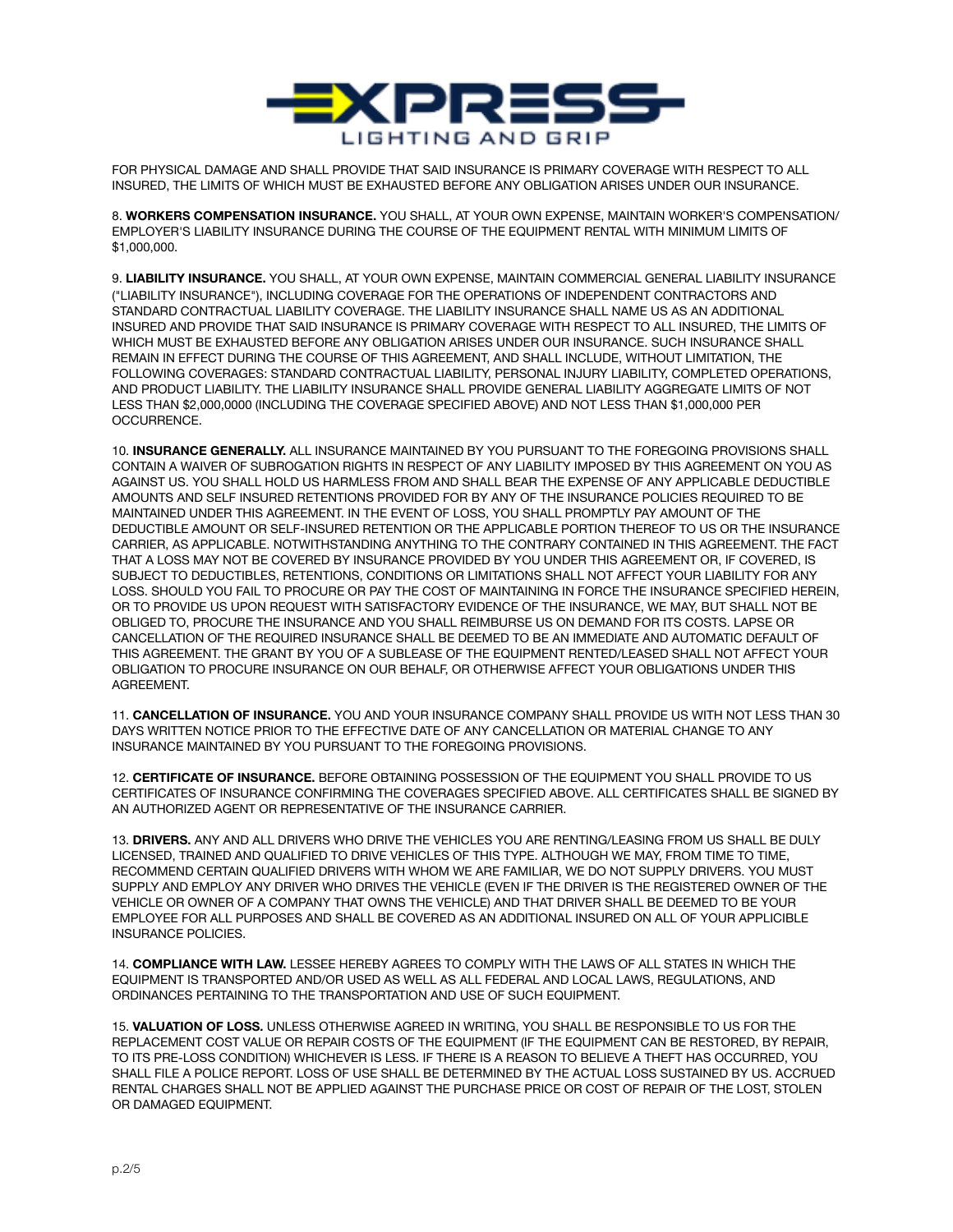

16. **SUBROGATION.** YOU HEREBY AGREE THAT WE SHALL BE SUBROGATED TO ANY RECOVERY RIGHTS YOU MAY HAVE FOR DAMAGE TO THE EQUIPMENT RENTED/LEASE.

17. **PRIOR AGREEMENTS.** THIS AGREEMENT SUPERSEDES AND REPLACES ANY OTHER/PRIOR AGREEMENT(S) REGARDING THE SUBJECT MATTER HEREOF.

18. **BAILMENT.** THIS AGREEMENT CONSTITUTES A AGREEMENT OR BAILMENT OF THE EQUIPMENT AND IS NOT A SALE OR THE CREATION OF A SECURITY INTEREST. YOU WILL NOT HAVE, OR AT ANY TIME ACQUIRE, ANY RIGHT, TITLE, OR INTEREST IN THE EQUIPMENT, EXCEPT THE RIGHT TO POSSESSION AND USE AS PROVIDED FOR IN THIS AGREEMENT. WE WILL AT ALL TIMES BE THE SOLE OWNER OF THE PROPERTY.

19. **IDENTITY.** WE WILL HAVE THE RIGHT TO PLACE AND MAINTAIN ON THE EXTERIOR OR INTERIOR OF EACH PIECE OF PROPERTY COVERED BY THIS AGREEMENT THE FOLLOWING INSCRIPTION:

## **EXPRESS / EXPRESSLG / EXPRESS LIGHTING AND GRIP**

YOU WILL NOT REMOVE, OBSCURE, OR DEFACE THE INSCRIPTION OR PERMIT ANY OTHER PERSON TO DO SO.

20. **EXPENSES.** YOU WILL BE RESPONSIBLE FOR ALL EXPENSES, INCLUDING BUT NOT LIMITED TO FUEL, LUBRICANTS, AND ALL OTHER CHARGES IN CONNECTION WITH THE OPERATION OF THE EQUIPMENT.

21. **CONDITION OF EQUIPMENT.** YOU ASSUME ALL OBLIGATION AND LIABILITY WITH RESPECT TO THE POSSESSION OF EQUIPMENT, AND FOR ITS USE, CONDITION, AND STORAGE DURING THE TERM OF THIS AGREEMENT EXCEPT AS OTHERWISE SET FORTH HEREIN. YOU WILL, AT YOUR OWN EXPENSE, MAINTAIN THE EQUIPMENT IN GOOD MECHANICAL CONDITION AND RUNNING ORDER, ALLOWING FOR REASONABLE WEAR AND TEAR. THE RENT ON ANY OF THE EQUIPMENT WILL NOT BE PRORATED OR ABATED WHILE THE EQUIPMENT IS BEING SERVICED OR REPAIRED FOR ANY REASON FOR WHICH YOU ARE LIABLE. WE WILL NOT BE UNDER ANY LIABILITY OR OBLIGATION IN ANY MANNER TO PROVIDE SERVICE, MAINTENANCE, REPAIRS, OR PARTS FOR THE EQUIPMENT, EXCEPT AS OTHERWISE SPECIALLY AGREED OR AS MAY BE WITHIN THE COURSE AND SCOPE OF EMPLOYMENT BY YOU. ALL INSTALLATIONS, REPLACEMENTS, AND SUBSTITUTIONS OF PARTS OR ACCESSORIES WITH RESPECT TO ANY OF THE EQUIPMENT WILL BECOME PART OF THE EQUIPMENT AND WILL BE OWNED BY US.

22. **RIGHT TO POSSESSION.** YOU WILL BE ENTITLED TO THE ABSOLUTE RIGHT TO THE USE, OPERATION, POSSESSION, AND CONTROL OF THE EQUIPMENT DURING THE TERM OF THIS AGREEMENT, PROVIDED YOU ARE NOT IN DEFAULT OF ANY PROVISION OF THIS AGREEMENT OR SUBJECT TO ANY SECURITY INTEREST WE MAY HAVE GIVEN OR MAY GIVE TO ANY THIRD PARTY DURING THE TERM OF THIS AGREEMENT. YOU WILL EMPLOY AND HAVE EXCLUSIVE CONTROL, SUPERVISION, AND RESPONSIBILITY OVER ANY OPERATORS OR USERS OF THE EQUIPMENT, EXCEPT WHEN SUCH OPERATOR OR USER OF THE PROPERTY IS US.

23. **USE.** YOU WILL USE THE EQUIPMENT IN A CAREFUL AND PROPER MANNER AND WILL NOT PERMIT ANY OF THE EQUIPMENT TO BE OPERATED OR USED IN VIOLATION OF ANY APPLICABLE FEDERAL, STATE, OR LOCAL STATUTE, ORDINANCE, RULE, OR REGULATION RELATING TO THE POSSESSION, USE, OR MAINTENANCE OF THE EQUIPMENT. YOU AGREE TO REIMBURSE US IN FULL FOR ALL DAMAGE TO THE EQUIPMENT ARISING FROM ANY MISUSE OR NEGLIGENT ACT BY YOU, YOUR EMPLOYEES, AND AGENTS. YOU WILL INDEMNIFY AND HOLD US HARMLESS FROM ANY LIABILITIES, FINES, FORFEITURES, OR PENALTIES, INCLUDING OUR REASONABLE COSTS AND ATTORNEYS FEES FOR VIOLATIONS OF ANY FEDERAL, STATE, OR LOCAL STATUTE, RULE, OR REGULATION.

24. **ASSIGNMENT OF WARRANTY.** WE WILL ASSIGN TO US ALL MANUFACTURER, DEALER, OR SUPPLIER WARRANTIES APPLICABLE TO THE EQUIPMENT TO ENABLE YOU TO OBTAIN ANY WARRANTY SERVICE AVAILABLE FOR THE EQUIPMENT. WE APPOINT YOU AS OUR ATTORNEY-IN-FACT FOR THE PURPOSE OF ENFORCING ANY WARRANTY. ANY ENFORCEMENT BY YOU WILL BE AT YOUR SOLE EXPENSE AND WILL IN NO WAY RENDER US RESPONSIBLE TO YOU FOR THE PERFORMANCE OF ANY OF THE WARRANTIES.

25. **LIABILITY FOR TAXES.** YOU WILL BE LIABLE FOR AND PAY ON OR BEFORE THEIR DUE DATES, ALL SALES TAXES, PERSONAL PROPERTY TAXES, BUSINESS PERSONAL PROPERTY TAXES, AND ASSESSMENTS, OR OTHER DIRECT TAXES OR GOVERNMENTAL CHARGES IMPOSED ON THE EQUIPMENT, LEVIED AGAINST IT, OR ASSESSED IN CONNECTION WITH THIS AGREEMENT, PRO-RATED FOR THE PORTION WHICH IS AS A CONSEQUENCE OF THE AGREEMENT. THE TERM "DIRECT TAXES" EXCLUDES OUR INCOME TAXES AND FRANCHISE TAXES, BUT INCLUDES ALL OTHER TAXES IMPOSED BY ANY GOVERNMENTAL AUTHORITY. YOU WILL PROMPTLY NOTIFY US AND SEND US COPIES OF ANY NOTICES, REPORTS, OR INQUIRIES RECEIVED BY YOU FROM TAXING AUTHORITIES CONCERNING DELINQUENT TAXES OR OTHER ASSESSMENTS. YOU WILL BE LIABLE FOR ANY COSTS FOR LICENSES, REGISTRATIONS, PERMITS, AND OTHER CERTIFICATES THAT MAY BE REQUIRED FOR THE LAWFUL OPERATION OF THE EQUIPMENT. ALL CERTIFICATES OF TITLE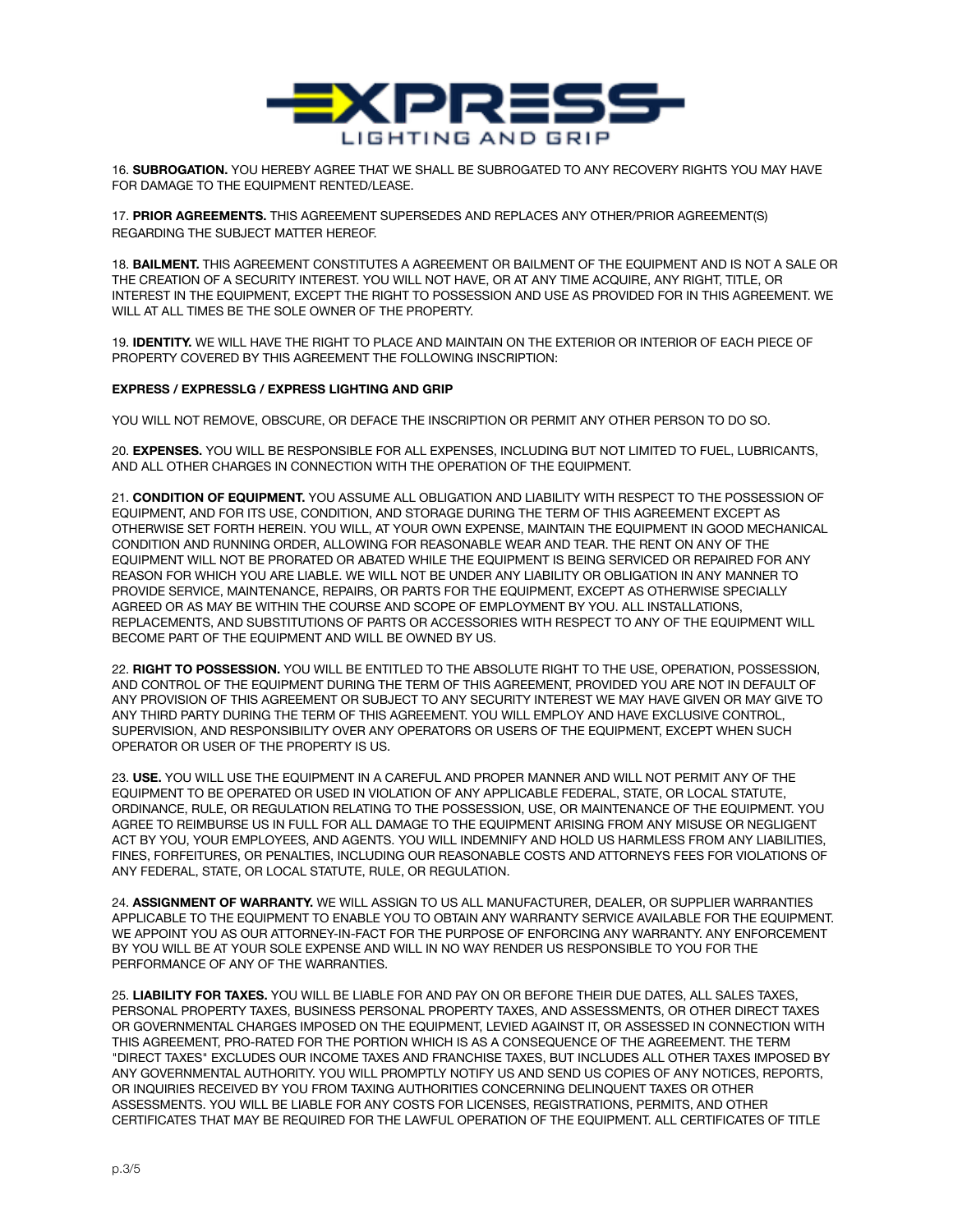

WILL INITIALLY BE APPLIED FOR IN THE STATE OF CALIFORNIA AND WILL BE ISSUED AND MAINTAINED IN OUR NAME, AS OWNER. THEY WILL BE DELIVERED TO US, AND YOU WILL PAY ALL EXPENSES IN RELATION TO THEM. IF ANY TAXING AUTHORITY REQUIRES THAT A TAX, AS SET FORTH IN THIS AGREEMENT, BE PAID TO THE TAXING AUTHORITY DIRECTLY BY US, YOU WILL, ON NOTICE FROM US, PAY TO US THE AMOUNT OF THE TAX, AT THE TIMES THE NEXT RENT INSTALLMENT IS DUE. YOU WILL HAVE THE RIGHT AT YOUR SOLE EXPENSE TO CONTEST THE VALIDITY OR AMOUNT OF ANY TAX REFERRED TO IN THIS AGREEMENT. YOU WILL PAY THE TAX DEMANDED BY THE TAXING AUTHORITY BEFORE INITIATING ANY LEGAL PROCEEDINGS. IF TAXES ARE REDUCED OR CANCELLED, YOU WILL BE ENTITLED TO THE REFUND FOR ANY TAXES PREVIOUSLY PAID BY YOU, PROVIDED THAT YOU ARE NOT IN DEFAULT UNDER ANY OF THE TERMS OR CONDITIONS OF THIS AGREEMENT.

26. **ACCIDENT REPORTS.** IF ANY OF THE EQUIPMENT IS DAMAGED, LOST STOLEN, OR DESTROYED, OR IF ANY PERSON IS INJURED OR DIES, OR IF ANY PROPERTY IS DAMAGED AS A RESULT OF ITS USE, MAINTENANCE, OR POSSESSION, YOU WILL PROMPTLY NOTIFY US OF THE OCCURRENCE, AND WILL FILE ALL NECESSARY ACCIDENT REPORTS, INCLUDING THOSE REQUIRED BY LAW AND THOSE REQUIRED APPLICABLE INSURERS. YOU, YOUR EMPLOYEES, AND AGENTS WILL COOPERATE FULLY WITH US AND ALL INSURERS PROVIDING INSURANCE UNDER THIS AGREEMENT IN THE INVESTIGATION AND DEFENSE OF ANY CLAIMS. YOU WILL PROMPTLY DELIVER TO US ANY DOCUMENTS SERVED OR DELIVERED TO YOU, YOUR EMPLOYEES, OR ITS AGENTS IN CONNECTION WITH ANY CLAIM OR PROCEEDING AT LAW OR IN EQUITY BEGUN OR THREATENED AGAINST YOU, US, OR BOTH OR US.

27. **DEFAULT.** AT OUR OPTION, WE MAY, BY WRITTEN NOTICE TO YOU DECLARE YOU IN DEFAULT ON THE OCCURRENCE OF ANY OF THE FOLLOWING:

a) FAILURE BY YOU TO MAKE PAYMENTS OR PERFORM ANY OF ITS OBLIGATIONS UNDER THIS AGREEMENT;

b) INSTITUTION BY OR AGAINST YOU OF ANY PROCEEDINGS IN BANKRUPTCY OR INSOLVENCY, OR YOUR REORGANIZATION UNDER ANY LAW, OR THE APPOINTMENT OF A RECEIVER OR TRUSTEE FOR YOUR GOODS AND CHATTELS OR ANY ASSIGNMENT BY YOU FOR THE BENEFIT OF CREDITORS;

c) EXPIRATION OR CANCELLATION OF ANY INSURANCE POLICY TO BE PAID FOR BY YOU AS PROVIDED FOR UNDER THE TERMS OF THIS AGREEMENT; OR

d) INVOLUNTARY TRANSFER OF YOUR INTEREST IN THIS AGREEMENT BY OPERATION OF LAW. AFTER YOUR DEFAULT, AND ON NOTICE FROM US THAT YOU ARE IN DEFAULT, WE WILL HAVE THE FOLLOWING OPTIONS:

a) TO TERMINATE THE AGREEMENT AND YOUR RIGHTS UNDER THE AGREEMENT; TO DECLARE THE BALANCE OF ALL UNPAID RENT AND ALL OTHER CHARGES OF ANY KIND REQUIRED OF YOU UNDER THE AGREEMENT TO BE PAYABLE IMMEDIATELY, IN WHICH EVENT WE WILL BE ENTITLED TO THE BALANCE DUE TOGETHER WITH INTEREST AT THE RATE OF TEN PERCENT PER ANNUM, FROM THE DATE OF NOTIFICATION OF DEFAULT TO THE DATE OF PAYMENT;

b) TO REPOSSESS THE PROPERTY WITHOUT LEGAL PROCESS FREE OF ALL OF YOUR RIGHTS TO THE PROPERTY. YOU AUTHORIZE US OR OUR AGENT TO ENTER ON ANY PREMISES WHERE THE PROPERTY IS LOCATED AND REPOSSESS AND REMOVE IT. YOU SPECIFICALLY WAIVE ANY RIGHT OF ACTION WE MIGHT OTHERWISE HAVE ARISING OUT OF THE ENTRY AND REPOSSESSION, AND RELEASE US OF ANY CLAIM FOR TRESPASS OR DAMAGE CAUSED BY REASON OF THE ENTRY, REPOSSESSION, OR REMOVAL. AFTER DEFAULT, YOU WILL REIMBURSE US FOR ALL REASONABLE EXPENSES OF REPOSSESSION AND ENFORCEMENT OF OUR RIGHTS AND REMEDIES, TOGETHER WITH INTEREST AT THE RATE OF TEN PERCENT PER ANNUM FROM THE DATE OF PAYMENT. NOTWITHSTANDING ANY OTHER PROVISIONS OF THIS AGREEMENT, IF WE PLACE ALL OR ANY PART OF OUR CLAIM AGAINST YOU IN THE HANDS OF AN ATTORNEY FOR COLLECTION, THE PREVAILING PARTY WILL PAY, IN ADDITION TO OTHER SUMS THAT MAY BE AWARDED, THE OTHER PARTY'S REASONABLE ATTORNEYS FEES AND COSTS. OUR REMEDIES WILL BE CUMULATIVE TO THE EXTENT PERMITTED BY LAW, AND MAY BE EXERCISED PARTIALLY, CONCURRENTLY, OR SEPARATELY. THE EXERCISE OF ONE REMEDY WILL NOT BE DEEMED TO PRECLUDE THE EXERCISE OF ANY OTHER REMEDY.

28. **RETURN.** UPON THE EXPIRATION DATE OF THIS AGREEMENT WITH RESPECT TO ANY OR ALL EQUIPMENT, YOU WILL RETURN SAID PROPERTY TO US, TOGETHER WITH ALL ACCESSORIES, FREE FROM ALL DAMAGE AND IN THE SAME CONDITION AND APPEARANCE AS WHEN RECEIVED BY YOU, ALLOWING FOR ORDINARY WEAR AND TEAR.

29. **NO ENCUMBRANCE.** YOU WILL NOT PLEDGE, ENCUMBER, CREATE A SECURITY INTEREST IN, OR PERMIT A LIEN TO BECOME EFFECTIVE ON ANY OF THE EQUIPMENT. IF ANY OF THESE EVENTS TAKES PLACE, YOU WILL BE DEEMED TO BE IN DEFAULT AT OUR OPTION. YOU WILL PROMPTLY NOTIFY US OF ANY LIENS OR OTHER ENCUMBRANCES OF WHICH YOU HAVE KNOWLEDGE. YOU WILL PROMPTLY PAY OR SATISFY ANY OBLIGATION FROM WHICH ANY LIEN OR ENCUMBRANCE ARISES, AND WILL OTHERWISE KEEP THE PROPERTY AND ALL TITLE AND INTEREST FREE OF ANY LIENS AND ENCUMBRANCES. YOU WILL DELIVER TO US APPROPRIATE SATISFACTIONS, WAIVERS, AND EVIDENCE OF PAYMENT.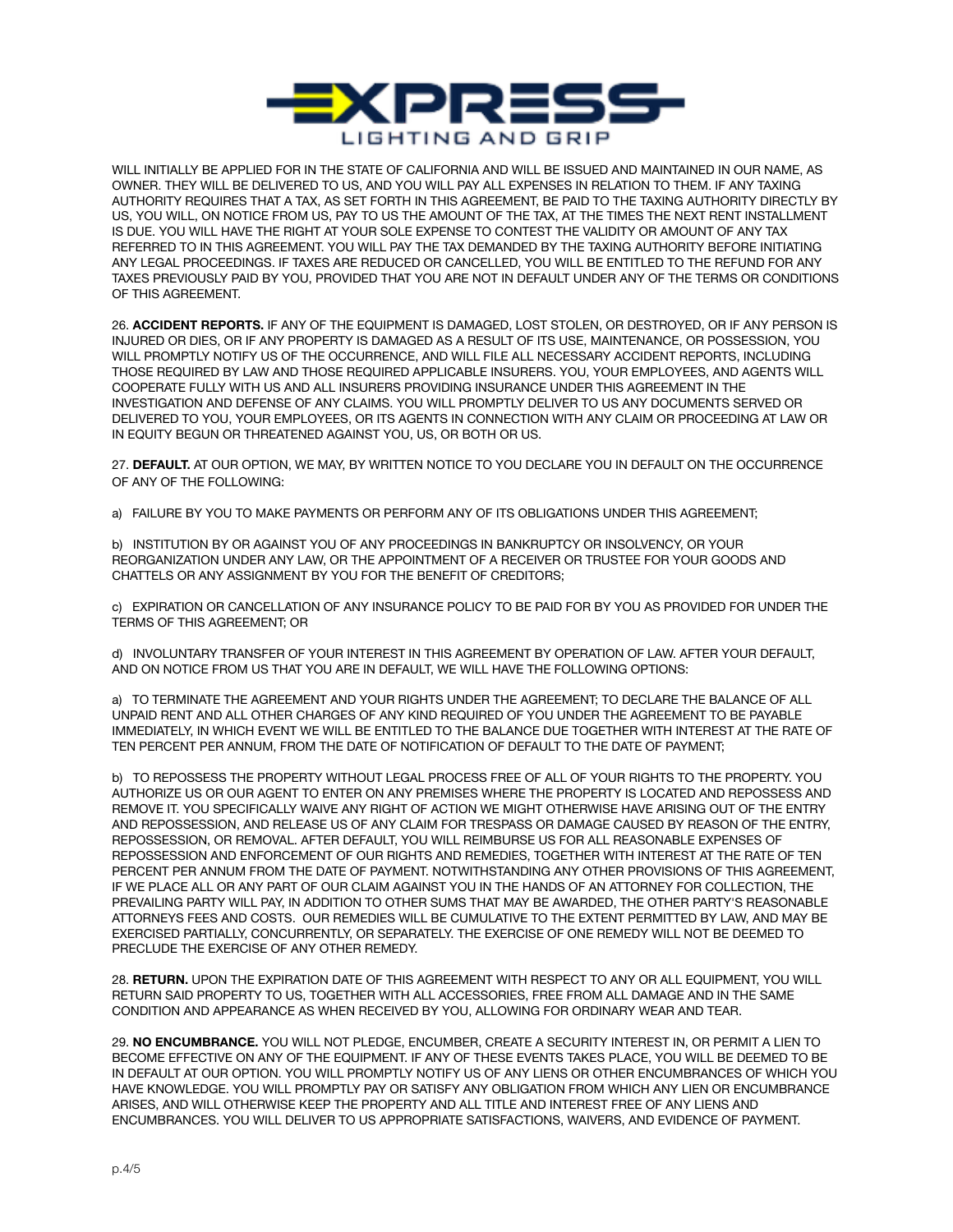

30. **NOTICES.** EXCEPT AS OTHERWISE EXPRESSLY PROVIDED BY LAW, ANY NOTICES OR OTHER COMMUNICATIONS REQUIRED OR PERMITTED BY THIS AGREEMENT OR BY LAW TO BE SERVED ON OR GIVEN TO EITHER PARTY BY THE OTHER PARTY WILL BE IN WRITING AND WILL BE DEEMED DULY SERVED OR GIVEN WHEN PERSONALLY DELIVERED TO THE PARTY TO WHOM THEY ARE DIRECTED, OR IN LIEU OF PERSONAL SERVICE, WHEN DEPOSITED IN THE UNITED STATES MAIL, FIRST-CLASS POSTAGE PREPAID, ADDRESSED TO YOU AT ADDRESS GIVEN ON SIGNATURE LINE OF CONTACT OR TO US AT 270 N VINEDO AVE., PASADENA, CA 91107. EITHER PARTY MAY CHANGE ITS ADDRESS FOR THE PURPOSE OF THIS PROVISION BY GIVING WRITTEN NOTICE OF THE CHANGE TO THE OTHER PARTY IN THE MANNER PROVIDED IN THIS PROVISION.

31. **ADDITIONAL EQUIPMENT.** ADDITIONAL EQUIPMENT MAY FROM TIME TO TIME BE ADDED AS THE SUBJECT MATTER OF THIS AGREEMENT AS AGREED ON BY THE PARTIES. ANY ADDITIONAL PROPERTY WILL BE ADDED IN AN AMENDMENT DESCRIBING THE PROPERTY, THE MONTHLY RENTAL, SECURITY DEPOSIT, AND STIPULATED LOSS VALUE OF THE ADDITIONAL EQUIPMENT. ALL AMENDMENTS MUST BE IN WRITING AND SIGNED BY BOTH PARTIES. OTHER THAN BY THIS AMENDMENT PROCEDURE, THIS AGREEMENT MAY NOT BE AMENDED, MODIFIED, OR ALTERED IN ANY MANNER EXCEPT IN WRITING SIGNED BY BOTH PARTIES.

32. **ENTIRE AGREEMENT.** THIS AGREEMENT AND ANY ATTACHED SCHEDULES, WHICH ARE INCORPORATED BY REFERENCE AND MADE AN INTEGRAL PART OF THE AGREEMENT, CONSTITUTE THE ENTIRE AGREEMENT BETWEEN THE PARTIES. NO AGREEMENTS, REPRESENTATIONS, OR WARRANTIES OTHER THAN THOSE SPECIFICALLY SET FORTH IN THIS AGREEMENT OR IN THE ATTACHED SCHEDULES WILL BE BINDING ON ANY OF THE PARTIES UNLESS SET FORTH IN WRITING AND SIGNED BY BOTH PARTIES.

33. **APPLICABLE LAW.** THIS AGREEMENT WILL BE DEEMED TO BE EXECUTED AND DELIVERED IN LOS ANGELES, CALIFORNIA AND GOVERNED BY THE LAWS OF THE STATE OF CALIFORNIA.

34. **ARBITRATION.** ANY CONTROVERSY OR CLAIM, INCLUDING ANY CLAIM OF MISREPRESENTATION, ARISING OUT OF OR RELATED TO THIS AGREEMENT OR BREACH OF THIS AGREEMENT WILL BE SETTLED BY ARBITRATION, IN LOS ANGELES, CALIFORNIA THE ARBITRATION WILL BE CONDUCTED BY A SINGLE ARBITRATOR UNDER JURISDICTION OF AND THE THEN-CURRENT RULES OF THE AMERICAN ARBITRATION ASSOCIATION. THE DECISION AND AWARD OF THE ARBITRATOR WILL BE FINAL AND BINDING AND ANY AWARD MAY BE ENTERED IN ANY COURT HAVING JURISDICTION. THE PREVAILING PARTY IN ANY SUCH ARBITRATION SHALL BE ENTITLED TO AN AWARD OF REASONABLE ATTORNEYS FEES AND COSTS IN ADDITION TO ANY OTHER RELIEF GRANTED.

35. **SEVERABILITY.** IF ANY PROVISION OF THIS AGREEMENT OR THE APPLICATION OF ANY OF ITS PROVISIONS TO ANY PARTY OR CIRCUMSTANCE IS HELD INVALID OR UNENFORCEABLE, THE REMAINDER OF THIS AGREEMENT, AND THE APPLICATION OF THOSE PROVISIONS TO THE OTHER PARTIES OR CIRCUMSTANCES, WILL REMAIN VALID AND IN FULL FORCE AND EFFECT.

**THE UNDERSIGNED INDIVIDUAL REPRESENTS THAT HE OR SHE IS EMPOWERED TO EXECUTE THIS AGREEMENT ON BEHALF OF THE COMPANY.**

| DATE _____________ |
|--------------------|
|                    |
|                    |
|                    |